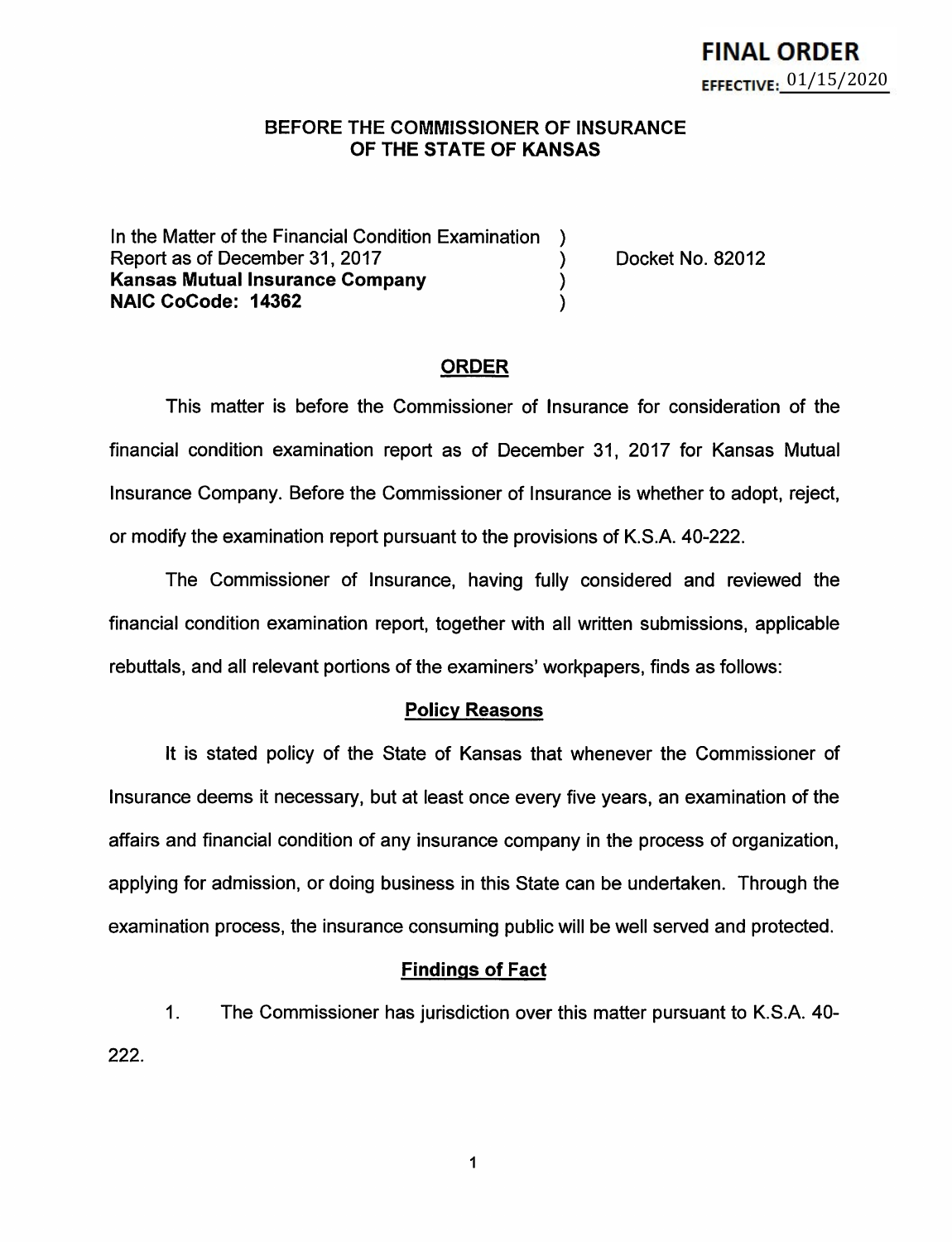2. An examination of Kansas Mutual Insurance Company was undertaken by the Kansas Insurance Department and was completed on August 13, 2019.

3. On August 29, 2019, the examiner-in-charge tendered and filed with the Kansas Insurance Department a verified written report of the examination within thirty (30) days following completion of the examination.

4. Following receipt of the verified report, the Kansas Insurance Department transmitted the report to Kansas Mutual Insurance Company on November 20, 2019, with a duly executed notice advising the company of its opportunity to prepare and submit to the Kansas Insurance Department a written submission or rebuttal with respect to any and all matters contained in the report. Kansas Mutual Insurance Company was further advised that any written submission or rebuttal needed to be filed with the Kansas Insurance Department no later than thirty (30) days after receipt of the verified report.

5. Kansas Mutual Insurance Company filed a written acceptance of the verified report on November 25, 2019.

6. Based upon the written submission tendered by Kansas Mutual Insurance Company, the company took no exceptions to matters contained in the verified report.

7. Within thirty (30) days of the end of the time period allowed for written submission or rebuttal, the Commissioner of Insurance fully reviewed the report, together with all written submissions and rebuttals provided by Kansas mutual Insurance Company. The Commissioner of Insurance further reviewed all relevant workpapers.

8. No other written submissions or rebuttals were submitted by Kansas Mutual Insurance Company.

2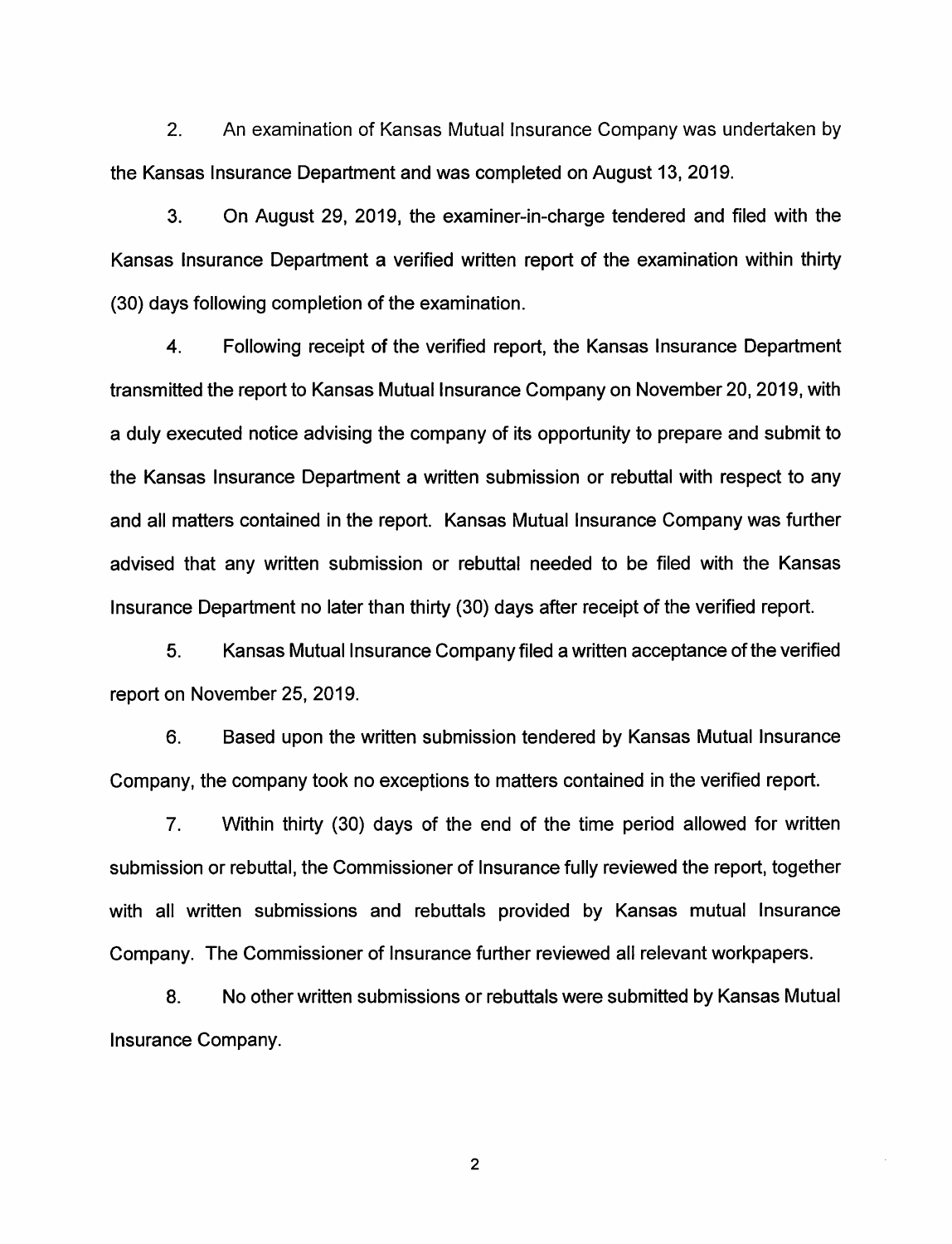# **Conclusion of Law**

## 9. K.S.A. 40-222(k)(2) provides:

"Within 30 days of the end of the period allowed for the receipt of written submissions or rebuttals, the commissioner shall fully consider and review the report, together with any written submissions or rebuttals and any relevant portions of the examiners workpapers and enter an order:

- (A) Adopting the examination report as filed or with modification or corrections. If the examination report reveals that the company is operating in violation of any law, regulation or prior order of the commissioner, the commissioner may order the company to take any action the commissioner considers necessary and appropriate to cure such violations; or
- (B) rejecting the examination report with directions to the examiners to reopen the examination for purposes of obtaining additional data, documentation or information, and refiling pursuant to subsection (k); or
- (C) call and conduct a fact-finding hearing in accordance with K.S.A. 40-281 and amendments thereto for purposes of obtaining additional documentation, data, information and testimony."
- 10. Based upon the Findings of Fact enumerated in paragraphs #1 through #8

above, the financial condition examination report as of December 31, 2017 of Kansas

Mutual Insurance Company should be adopted.

11. Kansas Mutual Insurance Company hereby waives any and all rights to

further administrative adjudication or review of this matter, including any and all rights

conferred upon it under K.S.A. 40-222; K.S.A. 77-501, et seq.; and K.S.A. 77-601, et seq.

12. This Order constitutes the Final Order in this matter.

# **IT IS THEREFORE, BY THE COMMISSIONER OF INSURANCE, ORDERED THAT:**

1. The financial condition examination report as of December 31, 2017 of the

Kansas Mutual Insurance Company, is adopted.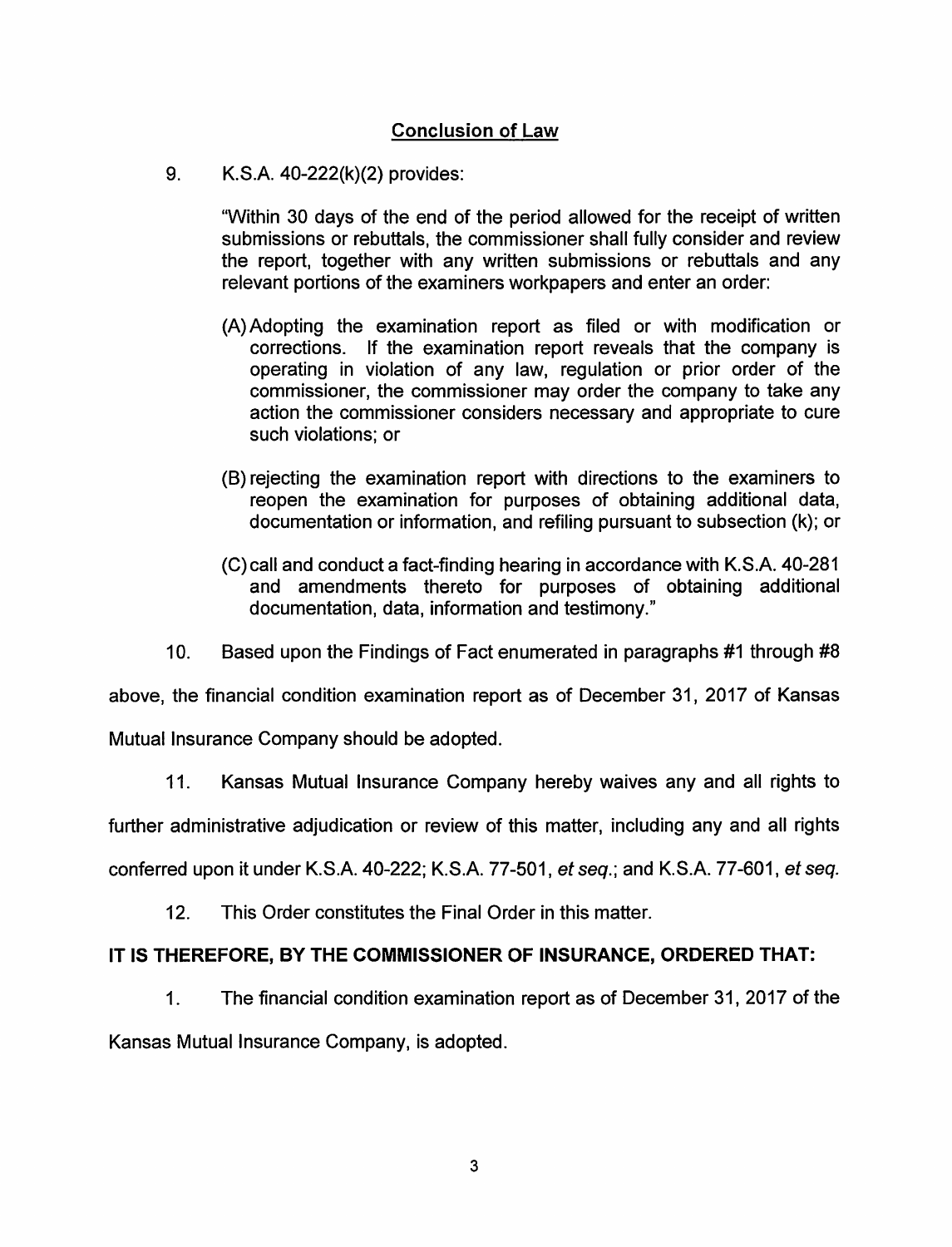2. The Commissioner of Insurance retains jurisdiction over this matter to issue any and all further Orders deemed appropriate or to take such further action necessary to dispose of this matter.

3. Within 30 days of the issuance of the adopted report, the company shall file affidavits executed by each of its directors stating under oath that they have received a copy of the adopted report and related orders.

4. The Commissioner of Insurance shall hold the content of the examination report as private and confidential information for a period of 30 days. Thereafter, the commissioner may open the report for public inspection so long as no court of competent jurisdiction has stayed its publication.

**IT IS SO ORDERED THIS /5..J:!:i DAY OF** ~ , **2020, IN THE CITY OF TOPEKA, COUNTY OF SHAWNEE, STATE OF KANSAS.** 



i schmidt

Vicki Schmidt Commissioner of Insurance